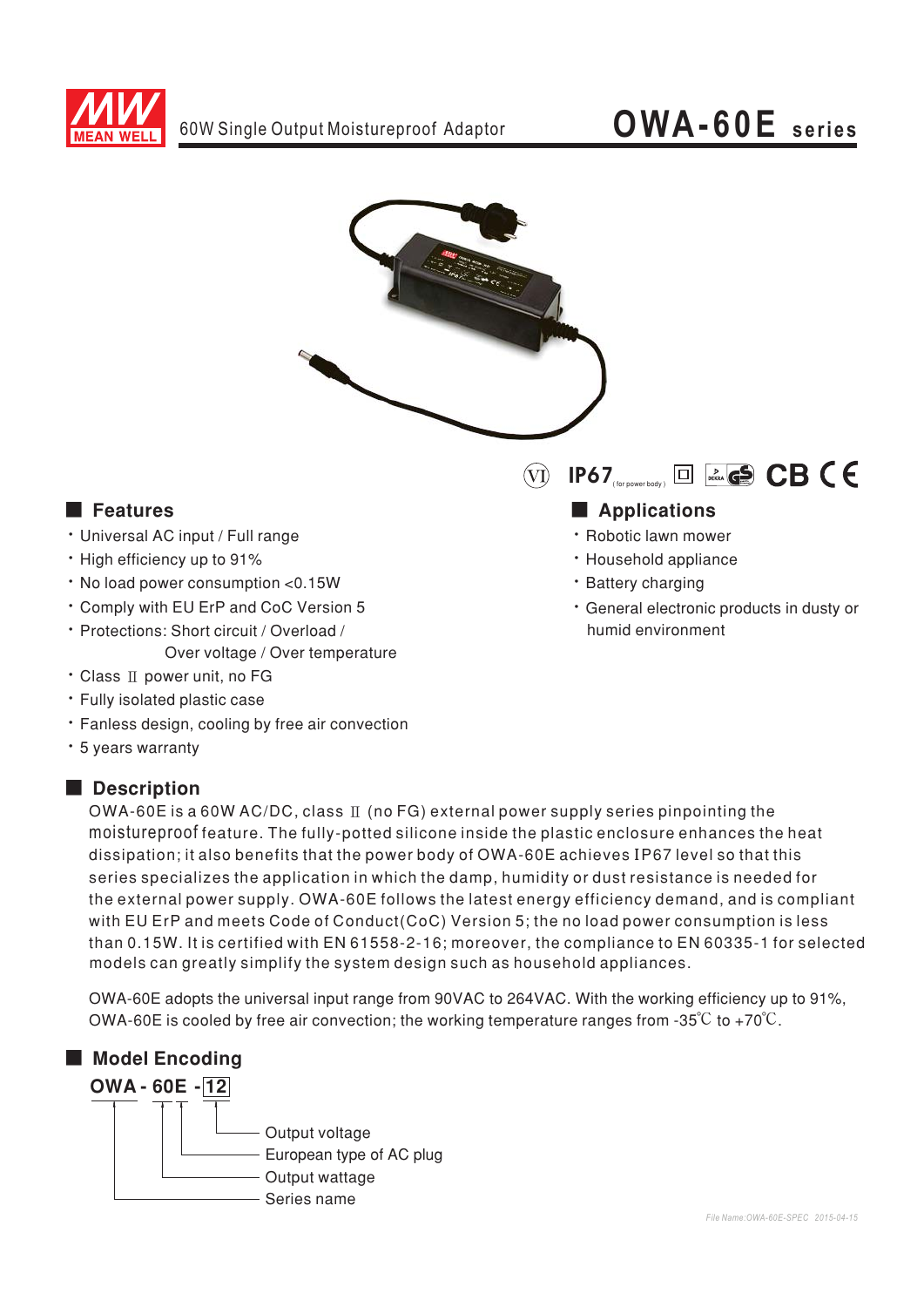

### 60W Single Output Moistureproof Adaptor **OWA-60E series**

### **SPECIFICATION**

| <b>MODEL</b>                      |                                                                                                                                                                                                                                                                    |                                                                                                                 |                       |            |            |            |            |            |            | OWA-60E-12 OWA-60E-15 OWA-60E-20 OWA-60E-24 OWA-60E-30 OWA-60E-36 OWA-60E-42 OWA-60E-48 OWA-60E-54 |
|-----------------------------------|--------------------------------------------------------------------------------------------------------------------------------------------------------------------------------------------------------------------------------------------------------------------|-----------------------------------------------------------------------------------------------------------------|-----------------------|------------|------------|------------|------------|------------|------------|----------------------------------------------------------------------------------------------------|
| <b>OUTPUT</b>                     | <b>DC VOLTAGE</b>                                                                                                                                                                                                                                                  | 12V                                                                                                             | 15V                   | <b>20V</b> | <b>24V</b> | 30V        | 36V        | 42V        | 48V        | 54V                                                                                                |
|                                   | <b>RATED CURRENT</b>                                                                                                                                                                                                                                               | 5A                                                                                                              | 4A                    | 3A         | 2.5A       | 2A         | 1.67A      | 1.5A       | 1.25A      | 1.12A                                                                                              |
|                                   | <b>RATED POWER</b>                                                                                                                                                                                                                                                 | 60W                                                                                                             | 60W                   | 60W        | 60W        | 60W        | 60.12W     | 63W        | 60W        | 60.48W                                                                                             |
|                                   | RIPPLE & NOISE (max.) Note.2   150mVp-p                                                                                                                                                                                                                            |                                                                                                                 | 150mVp-p              | 150mVp-p   | 150mVp-p   | 200mVp-p   | 200mVp-p   | 250mVp-p   | 250mVp-p   | 350mVp-p                                                                                           |
|                                   | <b>VOLTAGE TOLERANCE Note.3</b>                                                                                                                                                                                                                                    | ±4.0%                                                                                                           | ±4.0%                 | ±4.0%      | ±3.0%      | ±3.0%      | ±2.0%      | ±1.0%      | ±1.0%      | ±1.0%                                                                                              |
|                                   | <b>LINE REGULATION</b>                                                                                                                                                                                                                                             | ±1.0%                                                                                                           | ±1.0%                 | ±1.0%      | ±1.0%      | ±1.0%      | ±1.0%      | ±1.0%      | ±1.0%      | ±1.0%                                                                                              |
|                                   | <b>LOAD REGULATION</b>                                                                                                                                                                                                                                             | ±1.5%                                                                                                           | ±1.0%                 | ±1.0%      | ±1.0%      | ±1.0%      | ±1.0%      | ±1.0%      | ±1.0%      | ±1.0%                                                                                              |
|                                   | SETUP, RISE TIME Note.4   500ms, 80ms/230VAC                                                                                                                                                                                                                       | 1000ms, 80ms/115VAC at 95% load                                                                                 |                       |            |            |            |            |            |            |                                                                                                    |
|                                   | <b>HOLD UP TIME (Typ.)</b>                                                                                                                                                                                                                                         | 10ms at full load<br>115VAC / 230VAC                                                                            |                       |            |            |            |            |            |            |                                                                                                    |
| <b>INPUT</b>                      | <b>VOLTAGE RANGE</b>                                                                                                                                                                                                                                               | $90 - 264$ VAC<br>127~370VDC                                                                                    |                       |            |            |            |            |            |            |                                                                                                    |
|                                   | <b>FREQUENCY RANGE</b>                                                                                                                                                                                                                                             | $47 \sim 63$ Hz                                                                                                 |                       |            |            |            |            |            |            |                                                                                                    |
|                                   | <b>EFFICIENCY (Typ.)</b>                                                                                                                                                                                                                                           | 88%                                                                                                             | 89%                   | 89%        | 90%        | 90%        | 90%        | 90%        | 91%        | 91%                                                                                                |
|                                   | <b>AC CURRENT (Typ.)</b>                                                                                                                                                                                                                                           | 1.2A / 115VAC<br>0.7A/230VAC                                                                                    |                       |            |            |            |            |            |            |                                                                                                    |
|                                   | <b>INRUSH CURRENT (Typ.)</b>                                                                                                                                                                                                                                       | COLD START 65A(twidth=750 $\mu$ s measured at 50% Ipeak) at 230VAC                                              |                       |            |            |            |            |            |            |                                                                                                    |
|                                   | <b>LEAKAGE CURRENT</b>                                                                                                                                                                                                                                             | <0.25mA / 240VAC                                                                                                |                       |            |            |            |            |            |            |                                                                                                    |
| <b>PROTECTION</b>                 |                                                                                                                                                                                                                                                                    | $105 - 115%$                                                                                                    |                       |            |            |            |            |            |            |                                                                                                    |
|                                   | <b>OVERLOAD</b>                                                                                                                                                                                                                                                    | Protection type : Hiccup mode, recovers automatically after fault condition is removed                          |                       |            |            |            |            |            |            |                                                                                                    |
|                                   | <b>SHORT CIRCUIT</b>                                                                                                                                                                                                                                               | Hiccup mode, recovers automatically after fault condition is removed                                            |                       |            |            |            |            |            |            |                                                                                                    |
|                                   | <b>OVER VOLTAGE</b>                                                                                                                                                                                                                                                | $14 - 16V$                                                                                                      | $17.5 - 23V$ 23 ~ 27V |            | $28 - 34V$ | $34 - 40V$ | $41 - 50V$ | $46 - 54V$ | $53 - 62V$ | $58 - 66V$                                                                                         |
|                                   |                                                                                                                                                                                                                                                                    | Protection type : Shut down o/p voltage, re-power on to recover                                                 |                       |            |            |            |            |            |            |                                                                                                    |
|                                   | <b>OVER TEMPERATURE</b>                                                                                                                                                                                                                                            | Shut down o/p voltage, re-power on to recover                                                                   |                       |            |            |            |            |            |            |                                                                                                    |
|                                   | <b>WORKING TEMP.</b>                                                                                                                                                                                                                                               | $-35 \sim +70^{\circ}$ C (Refer to "Derating Curve")                                                            |                       |            |            |            |            |            |            |                                                                                                    |
|                                   | <b>WORKING HUMIDITY</b>                                                                                                                                                                                                                                            | 20 ~ 95% RH non-condensing                                                                                      |                       |            |            |            |            |            |            |                                                                                                    |
|                                   | ENVIRONMENT   STORAGE TEMP., HUMIDITY                                                                                                                                                                                                                              | $-40 \sim +80^{\circ}$ C, 10 ~ 95% RH                                                                           |                       |            |            |            |            |            |            |                                                                                                    |
|                                   | <b>TEMP. COEFFICIENT</b>                                                                                                                                                                                                                                           | $\pm$ 0.03%/°C (0 ~ 50°C)                                                                                       |                       |            |            |            |            |            |            |                                                                                                    |
|                                   | <b>VIBRATION</b>                                                                                                                                                                                                                                                   | 10 ~ 500Hz, 5G 12min./1cycle, period for 72min. each along X, Y, Z axes                                         |                       |            |            |            |            |            |            |                                                                                                    |
| <b>SAFETY &amp;</b><br><b>EMC</b> | <b>SAFETY STANDARDS</b>                                                                                                                                                                                                                                            | EN61558-1,-2-16 listed; EN60335-1 listed(except for OWA-60E-48,54); IP67 approved for power body                |                       |            |            |            |            |            |            |                                                                                                    |
|                                   | <b>WITHSTAND VOLTAGE</b>                                                                                                                                                                                                                                           | I/P-O/P:3.75KVAC                                                                                                |                       |            |            |            |            |            |            |                                                                                                    |
|                                   | <b>ISOLATION RESISTANCE</b>                                                                                                                                                                                                                                        | I/P-O/P:100M Ohms / 500VDC / 25°C/70% RH                                                                        |                       |            |            |            |            |            |            |                                                                                                    |
|                                   | <b>EMC EMISSION</b>                                                                                                                                                                                                                                                | Compliance to EN55022 (CISPR22) Class B, EN55014-1, EN61000-3-2 class A, EN61000-3-3                            |                       |            |            |            |            |            |            |                                                                                                    |
|                                   | <b>EMC IMMUNITY</b>                                                                                                                                                                                                                                                | Compliance to EN61000-4-2,3,4,5,6,8,11, EN55024, EN55014-2, light industry level (surge L- N : 2KV), criteria A |                       |            |            |            |            |            |            |                                                                                                    |
| <b>OTHERS</b>                     | <b>MTBF</b>                                                                                                                                                                                                                                                        | MIL-HDBK-217F (25°C)<br>292.8K hrs min.                                                                         |                       |            |            |            |            |            |            |                                                                                                    |
|                                   | <b>DIMENSION</b>                                                                                                                                                                                                                                                   | 130*53*35mm                                                                                                     |                       |            |            |            |            |            |            |                                                                                                    |
|                                   | <b>PACKING</b>                                                                                                                                                                                                                                                     | 0.41Kg; 16pcs/6.8Kg/0.85CUFT                                                                                    |                       |            |            |            |            |            |            |                                                                                                    |
| <b>NOTE</b>                       | 1. All parameters NOT specially mentioned are measured at 230VAC input, rated load and 25°C of ambient temperature.<br>2. Ripple & noise are measured at 20MHz of bandwidth by using a 12" twisted pair-wire terminated with a 0.1uf & 47uf parallel<br>capacitor. |                                                                                                                 |                       |            |            |            |            |            |            |                                                                                                    |
|                                   | 3. Tolerance : includes set up tolerance, line regulation and load regulation.<br>4. Length of set up time is measured at cold first start. Turning ON/OFF the power supply may lead to increase of the set up time.                                               |                                                                                                                 |                       |            |            |            |            |            |            |                                                                                                    |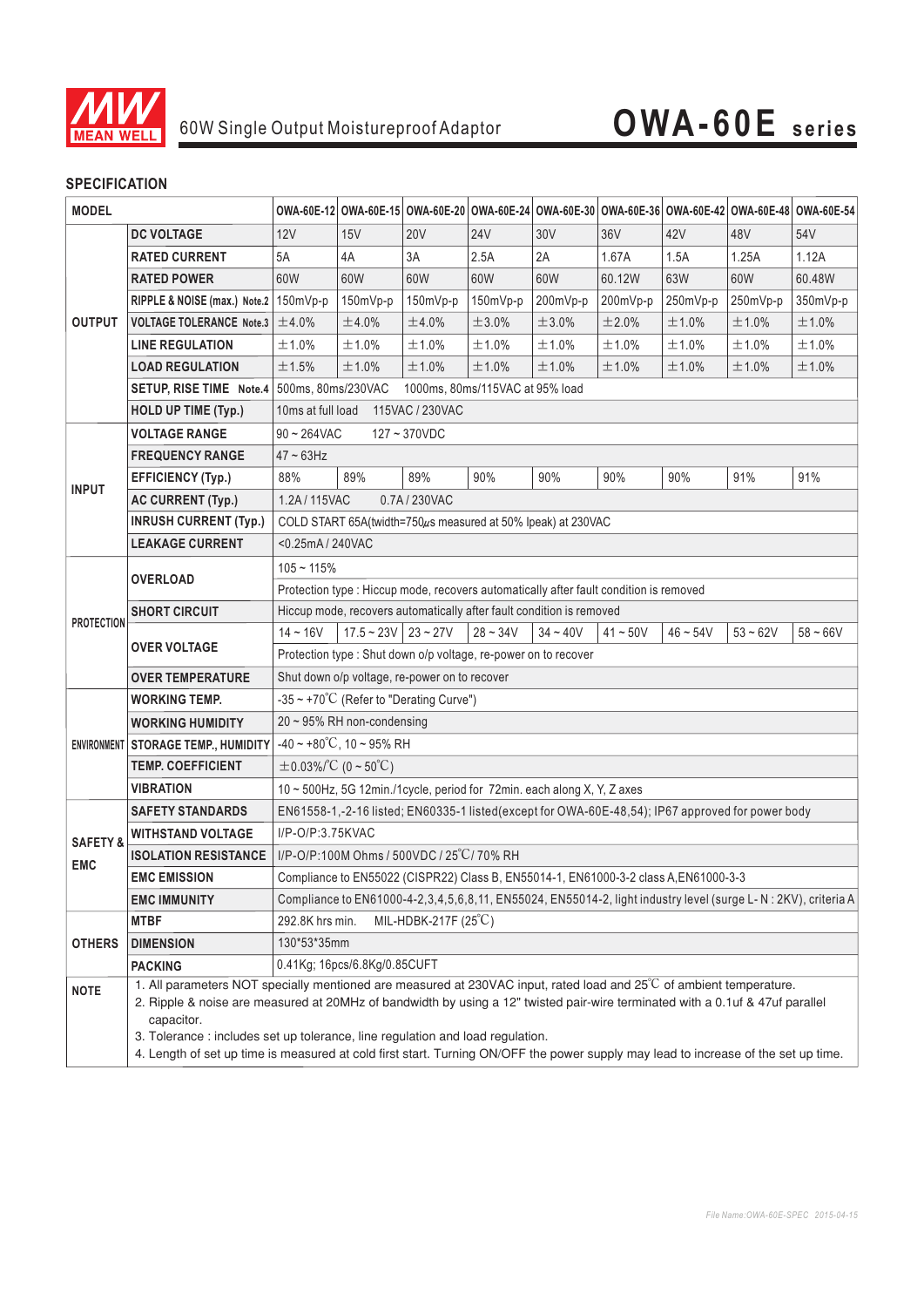

# 60W Single Output Moistureproof Adaptor **OWA-60E series**